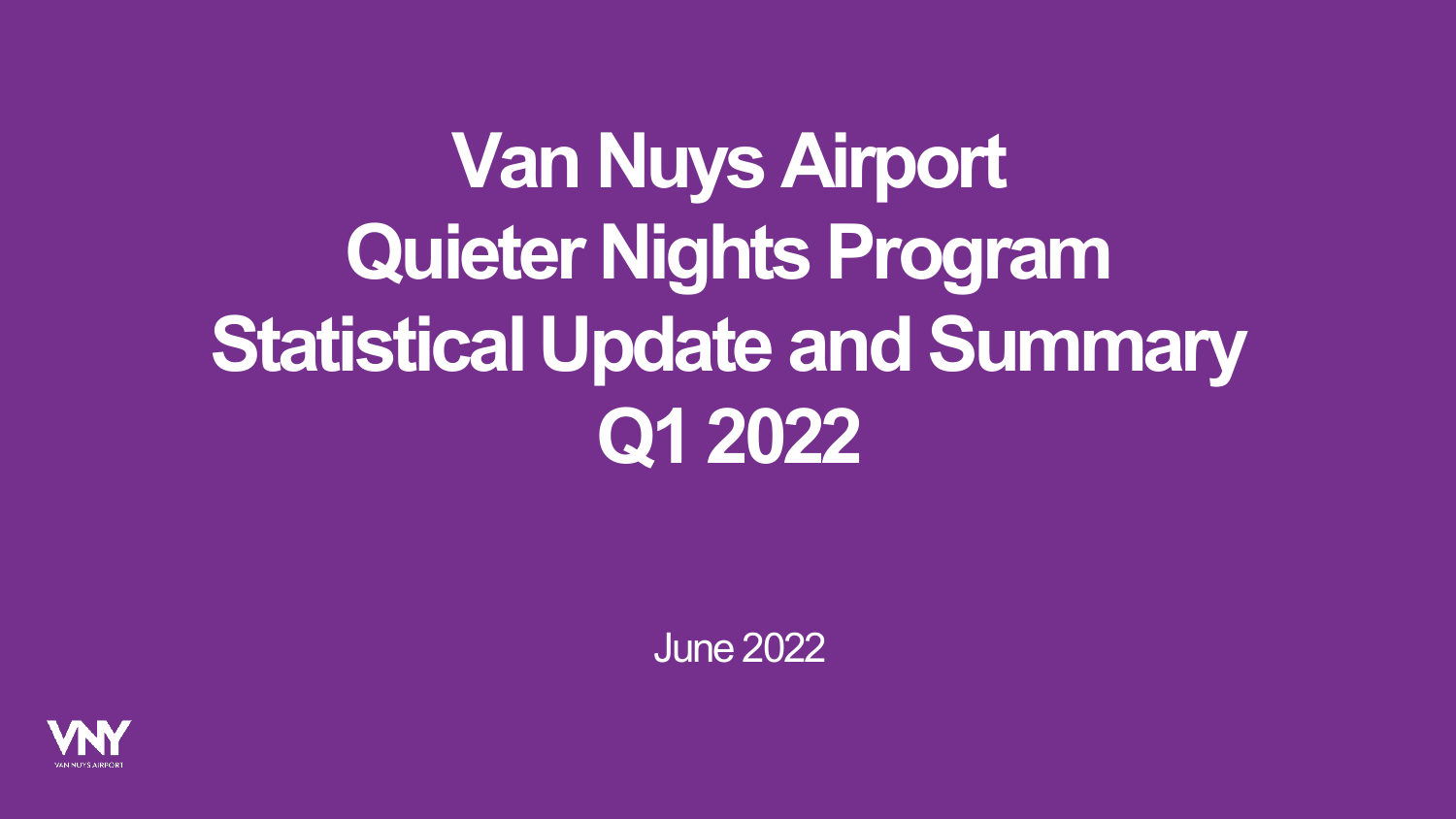# **Quieter Nights Background**

- •**LAWA implemented the VNY Quieter Nights Program (QNP) in March 2020 to provide relief to residents affected by the change in flight paths due to the FAA's SoCal Metroplex Project.**
	- •Voluntary program intended to reduce nighttime jet operations.
	- •Encourages *jet* aircraft operators to avoid arrivals and departures at VNY between 11 p.m. and 7 a.m. whenever possible, unless the aircraft are involved in military, law enforcement, emergency, fire or air ambulance/life flight operations.
	- •Because QNP is voluntary there are no "violations" or enforcement mechanisms.
	- •LAWA's role is to continue to spread awareness and importance of QNP and encourage participation.



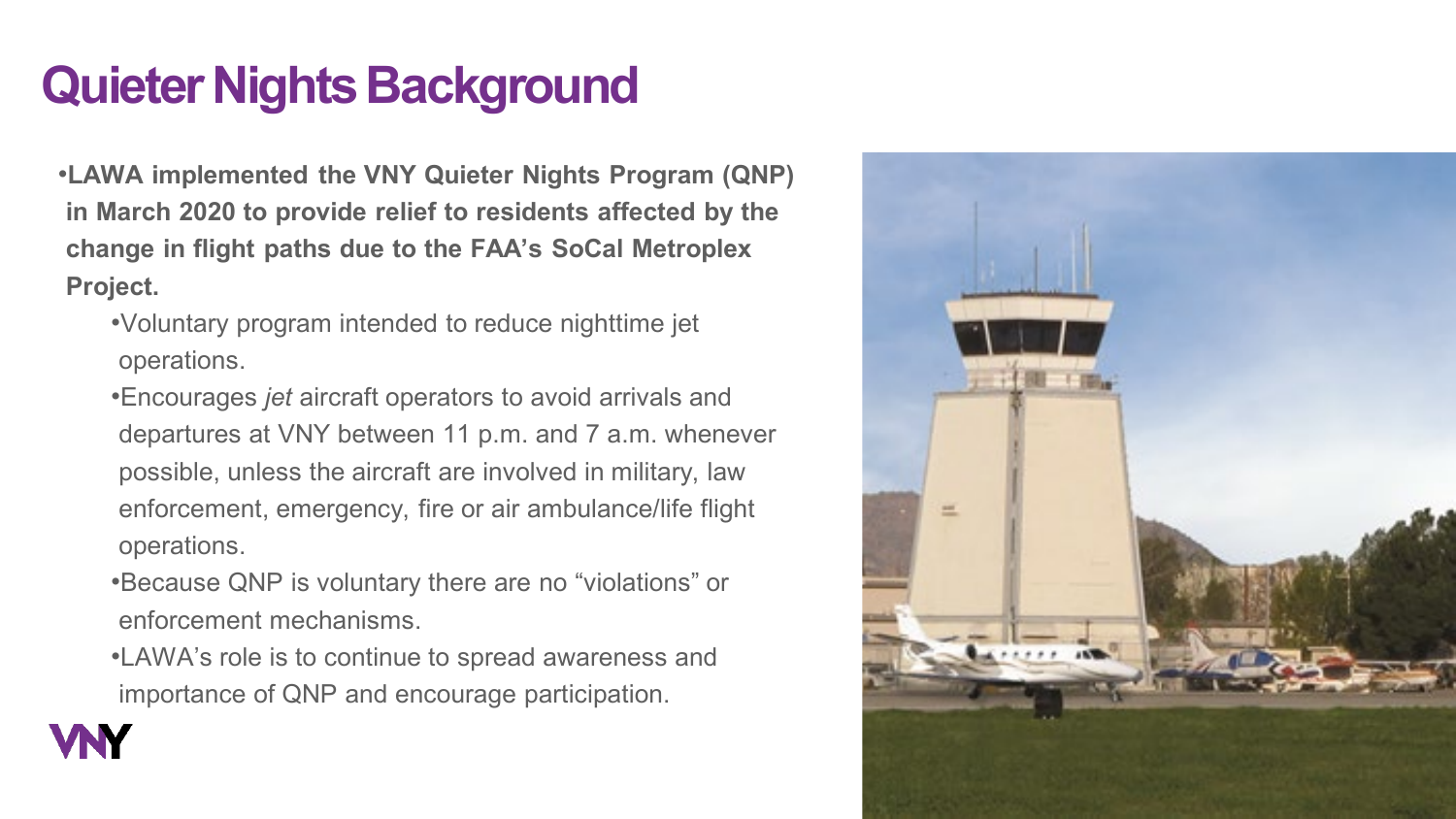### **Quieter Nights Program Milestones**

- Launched in March 2020
- Dedicated Quieter Nights Program web page (March 2020) ([https://www.iflyvny.com/vnyquieternights\)](https://www.iflyvny.com/vnyquieternights)
- VNY airfield signage for pilots (July 2020)
- Program flyers and posters distributed to VNY and itinerant jet operators (August 2020)
- •Included in FAA Airport Master Record and Whispertrack (Nov 2020)
- •Tenant, operator and industry outreach; digital ad campaign on aircharterguide.com (ongoing)
- •Action plans received from nine tenants/operators: Clay Lacy Aviation, Signature Flight Support, Western Jet Aviation, Jet Aviation, Aeroplex/Aerolease Group, Castle & Cooke Aviation, Gulfstream Aerospace, Paramount Pictures and Sun Air Jets
- •*Quieter Nights Program incorporated into VNY Friendly Flyer Awards Program starting 2020: new criteria for jet operators to show a reduction in annual nighttime jet operations vs. 2019*



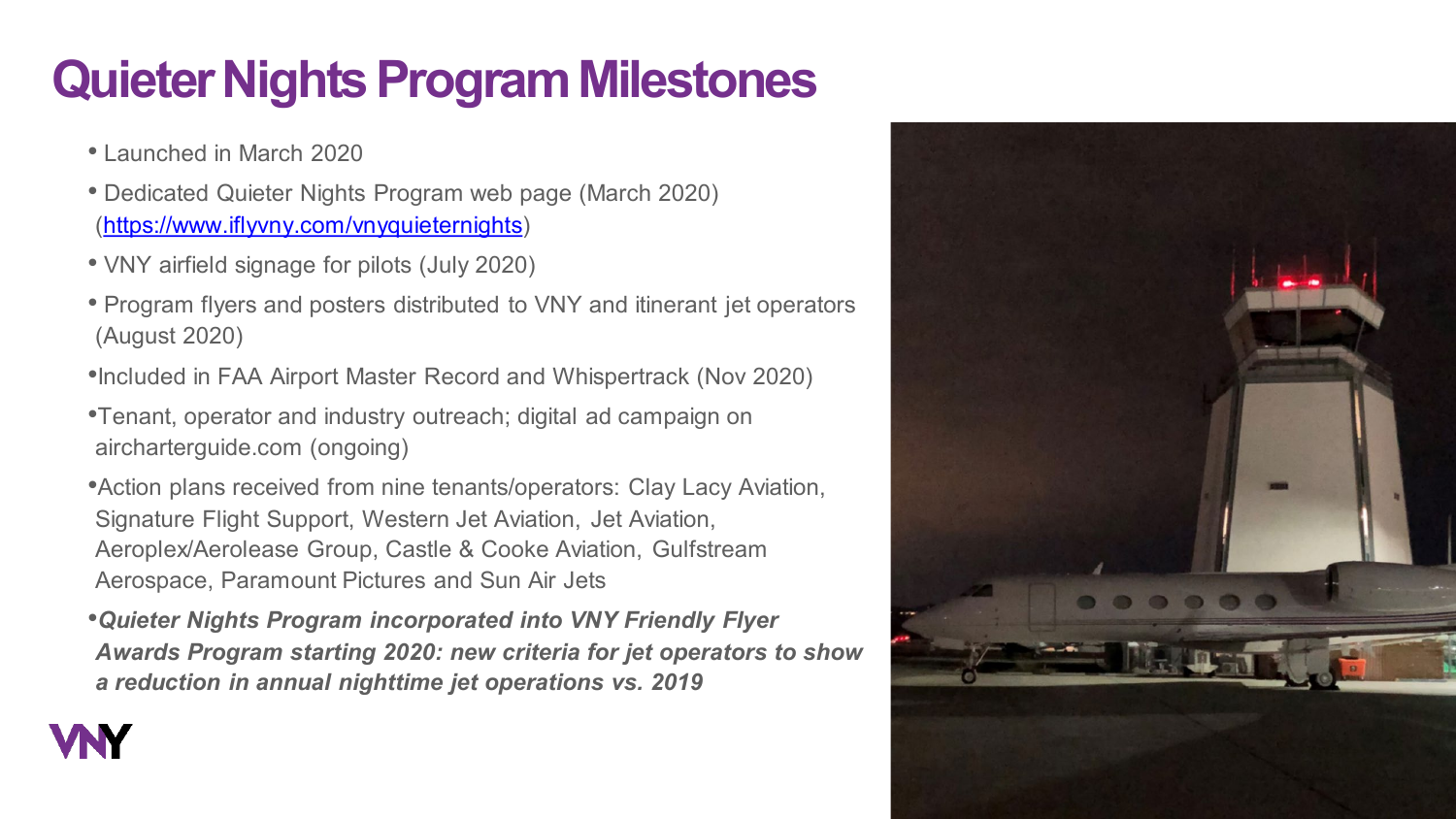### **Lower % of QNP Operations Despite New "Norm"**





|         | 9.0% |
|---------|------|
| $-6.1%$ | 8.0% |
|         | 7.0% |
|         | 6.0% |
|         | 5.0% |
|         | 4.0% |
|         | 3.0% |
|         | 2.0% |
|         | 1.0% |
| 1Q      | 0.0% |
| 5       |      |
| 0       |      |
|         |      |
|         |      |

4

•**Jet operations at VNY have increased steadily since 2020, exceeding prior years (new "norm")** +19.8% in 2021 vs. 2019 +20.9% in Q1 2022 vs. Q1 2019

•Similar increases seen at nearly all GA airports across the country (higher demand for chartered business jets)

•**Despite new "norm," nighttime jet operations as a percentage of total jet operations are below 2019 levels despite the overall increased demand for chartered jets:**

**7.7%** in 2019

6.0 % in 2020

5.9% in 2021

**6.1%** in Q1 2022

•Staff believes this is due to the QNP rollout and continued efforts since 2020 launch

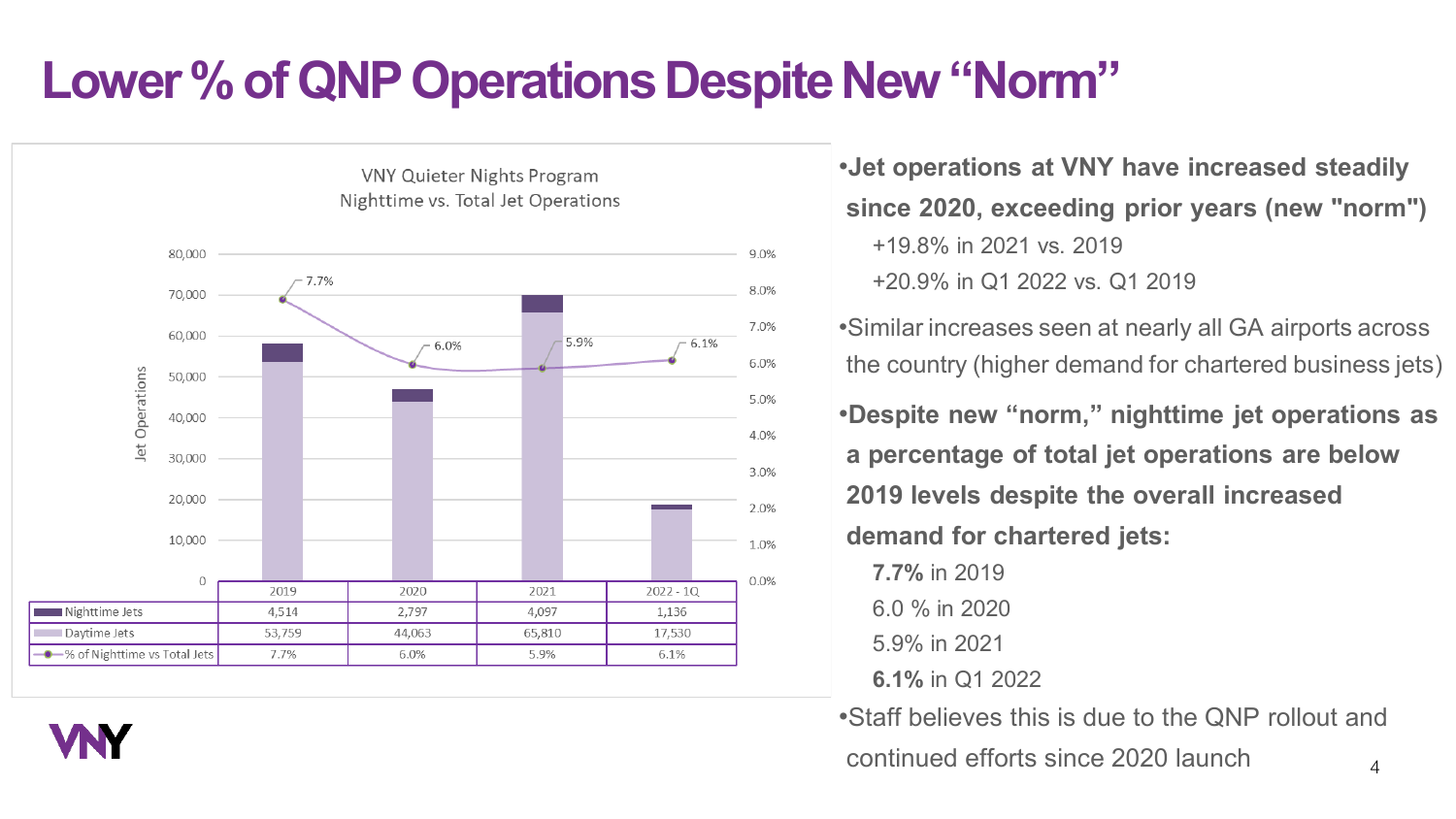## **Statistical Update: 1st Quarter 2022 vs. 2019**



•**With increased total jet operations (new "norm"), average nighttime operations similarly increased in Q1 2022 vs. 2019**

**12.6** average jet ops per night in Q1 2022 **12.3** average jet ops per night in 2019

• Nighttime jet operations in Q1 2022 would have averaged 16 per night instead of the current 12.6 if we remained at the 7.7% seen in 2019 versus the current 6.1% of total jet operations. Staff believes this lower percentage is holding due to the QNP.